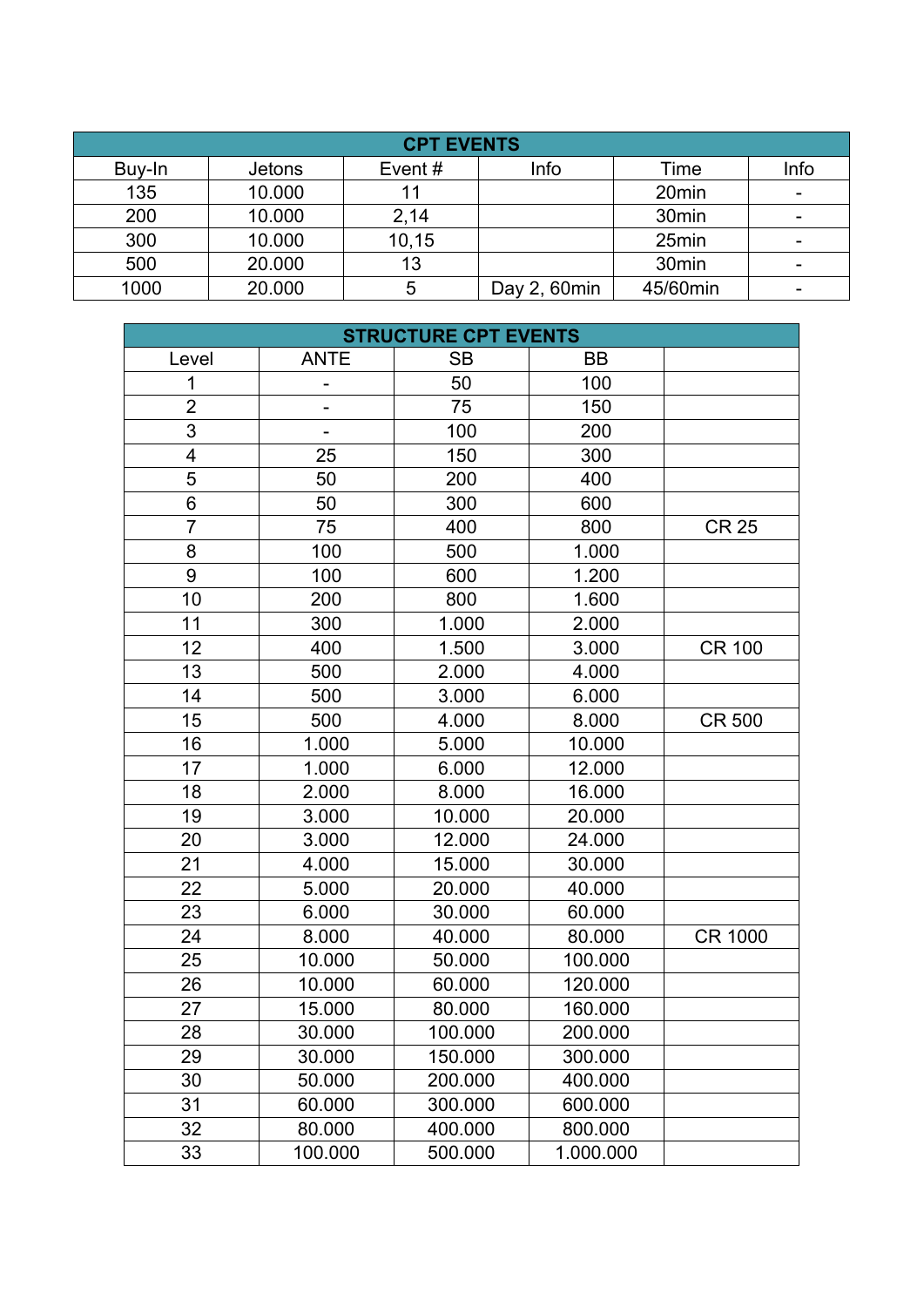| <b>CPT SATELLITES</b> |        |           |             |       |          |
|-----------------------|--------|-----------|-------------|-------|----------|
| Buy-In                | Jetons | Event $#$ | Reb & Addon | Time  | Info     |
| 100                   | 3.000  | 1,4       | 3k+6k à 50  | 25min | 3 levels |
| 100                   | 3.000  | 3,6,7,9   | 3k+6k à 100 | 25min | 3 levels |

| <b>STRUCTURE CPT SATELLITES</b> |                          |           |         |                |  |
|---------------------------------|--------------------------|-----------|---------|----------------|--|
| Level                           | <b>ANTE</b>              | <b>SB</b> | BB      |                |  |
| 1                               |                          | 50        | 100     |                |  |
| $\overline{2}$                  | $\overline{a}$           | 75        | 150     |                |  |
| 3                               | $\overline{\phantom{0}}$ | 100       | 200     |                |  |
| 4                               | 25                       | 150       | 300     |                |  |
| 5                               | 50                       | 200       | 400     |                |  |
| $\overline{6}$                  | 50                       | 300       | 600     |                |  |
| $\overline{7}$                  | 75                       | 400       | 800     | <b>CR 25</b>   |  |
| 8                               | 100                      | 500       | 1.000   |                |  |
| 9                               | 100                      | 600       | 1.200   |                |  |
| 10                              | 200                      | 800       | 1.600   |                |  |
| 11                              | 300                      | 1.000     | 2.000   |                |  |
| 12                              | 400                      | 1.500     | 3.000   | <b>CR 100</b>  |  |
| 13                              | 500                      | 2.000     | 4.000   |                |  |
| 14                              | 500                      | 3.000     | 6.000   |                |  |
| 15                              | 500                      | 4.000     | 8.000   | <b>CR 500</b>  |  |
| 16                              | 1.000                    | 5.000     | 10.000  |                |  |
| 17                              | 1.000                    | 6.000     | 12.000  |                |  |
| 18                              | 2.000                    | 8.000     | 16.000  |                |  |
| 19                              | 3.000                    | 10.000    | 20.000  |                |  |
| 20                              | 3.000                    | 12.000    | 24.000  |                |  |
| 21                              | 4.000                    | 15.000    | 30.000  |                |  |
| 22                              | 5.000                    | 20.000    | 40.000  |                |  |
| 23                              | 6.000                    | 30.000    | 60.000  |                |  |
| 24                              | 8.000                    | 40.000    | 80.000  | <b>CR 1000</b> |  |
| 25                              | 10.000                   | 50.000    | 100.000 |                |  |
| 26                              | 10.000                   | 60.000    | 120.000 |                |  |
| 27                              | 15.000                   | 80.000    | 160.000 |                |  |
| 28                              | 30.000                   | 100.000   | 200.000 |                |  |
| 29                              | 30.000                   | 150.000   | 300.000 |                |  |
| 30                              | 50.000                   | 200.000   | 400.000 |                |  |
| 31                              | 60.000                   | 300.000   | 600.000 |                |  |